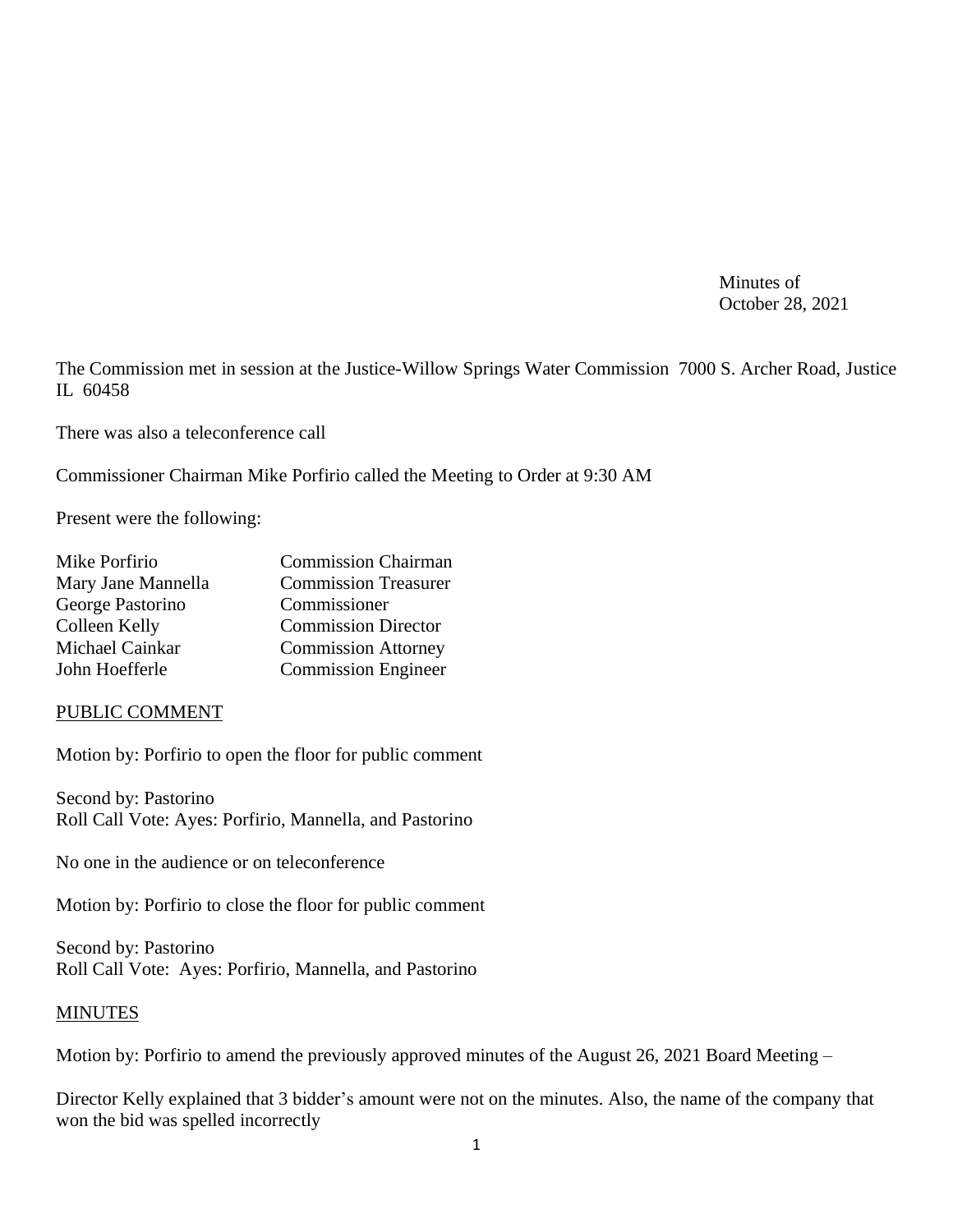Second by: Pastorino Roll Call Vote: Ayes: Porfirio, Mannella, and Pastorino

Motion by: Porfirio that the Minutes September 30, 2021 be accepted as written

Second by: Pastorino Roll Call Vote: Ayes: Porfirio, Mannella, and Pastorino

# FINANCIAL

1) Paid Invoices paid from September 22, 2021 to October 21, 2021

Director Kelly – Majority of that total is \$360,000 which is for the City of Chicago

Porfirio – Check he signed for Mauro is that on approval this meeting. Director Kelly explained that the approval Mauro check will be on next month's payouts.

Porfirio – Maintenance Program/Hydrant Program everything is in order. Director Kelly Yes, Hydrant Maintenance is part of the testing program along with valve exercise. 3<sup>rd</sup> year for ISO and the 6<sup>th</sup> year checking ISO valves. Minor issues have been found, gets better every year.

Motion by: Porfirio to approve the invoices paid from September 22, 2021, to October 21, 2021, in the amount of \$448,742.13

Second by: Pastorino Roll Call Vote: Ayes: Porfirio, Mannella, and Pastorino

2) Cash in Banks All Accounts September 2021

File: Cash in Bank

- 1.) 1 CD came up last month
- 2.) Republic was renewed
- 3.) Byline was renewed and went up
- 4.) First Midwest is next month
- 3) September 2021 Budget Comparison Director Kelly we are under budget
	- 1.) 75 % on Target
	- 2.) Revenue is up
	- 3.) Expenditures are below
	- 4.) 1.2 is our profit
	- 5.) We buy directly for work boot/shirts/coats ext. We do not reimburse employee.

File: Budget Comparison

4) Collections for the October 2021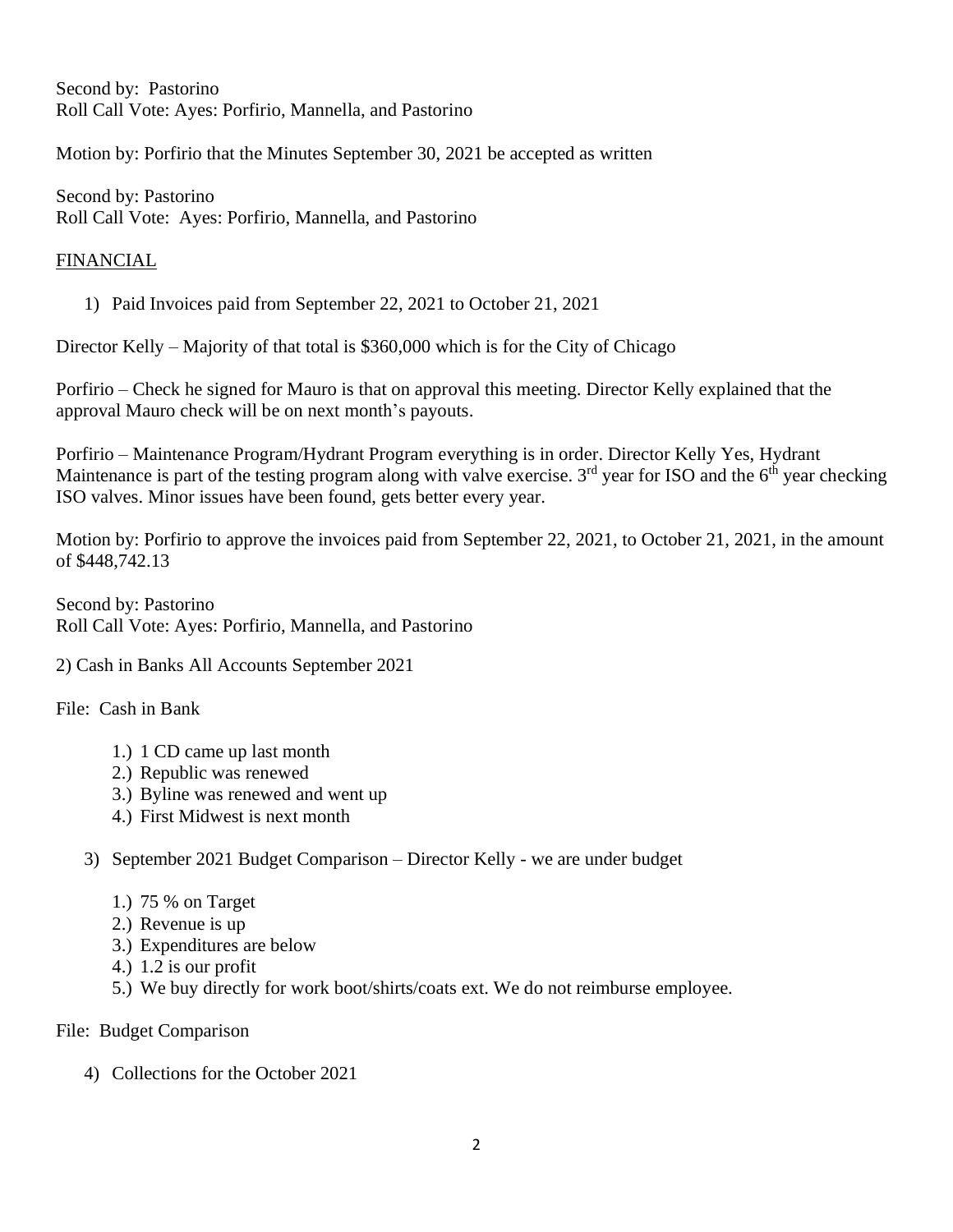# COMMISSIONER'S REPORT

• Holiday Party

Board Discussion and Possible Action on the Following:

Motion by: Porforio to move meeting to December 2, 2021, start time 10:30am, office will close at 12:30 and Holiday Party to follow.

Second by: Mannella Roll Call Vote: Ayes: Porfirio, Mannella, and Pastorino

5) Full-time Employees 2022 Paid Holidays

Cainkar will provide a resolution on the paid employee Holiday dates

#### ENGINEERING

• Update on Water Main Projects

6) Letter dated October 22, 2021 from John Hoefferle, Hoefferle – Butler Engineering to the Commissioners

Re: Contractor's Payout #1 Vinewood Avenue Water Main Replacement

Making the connection from Charleton to Oakwood Pressure test and chlorate Cliff all the way Charleton Charleton to Archer is the main that still needs to be completed, will have to bore on Archer Vinewood is almost complete just need to hook the services up

Motion by: Porfirio to approve Payout #1 for the amount of \$407,123.10 upon recommendation by Commission Engineer John Hoefferle and Director Colleen H. Kelly to Mauro Sewer Construction for the Vinewood Avenue Water Main Replacement Project

Second by: Pastorino Roll Call Voter: Ayes: Porfirio, Mannella, and Pastorino

Board Discussion and action on the following:

Contractor's Payout #4 for Cronin Avenue Water Main Replacement Project

Motion by Porfirio approving payment for Unique Plumbing for the Cronin Project for total of \$218.880.04 including the reduction of 10% to 5% - total is \$51,331.57

Second by: Pastorino Ayes: Porfirio, Mannella, and Pastorino

LEGAL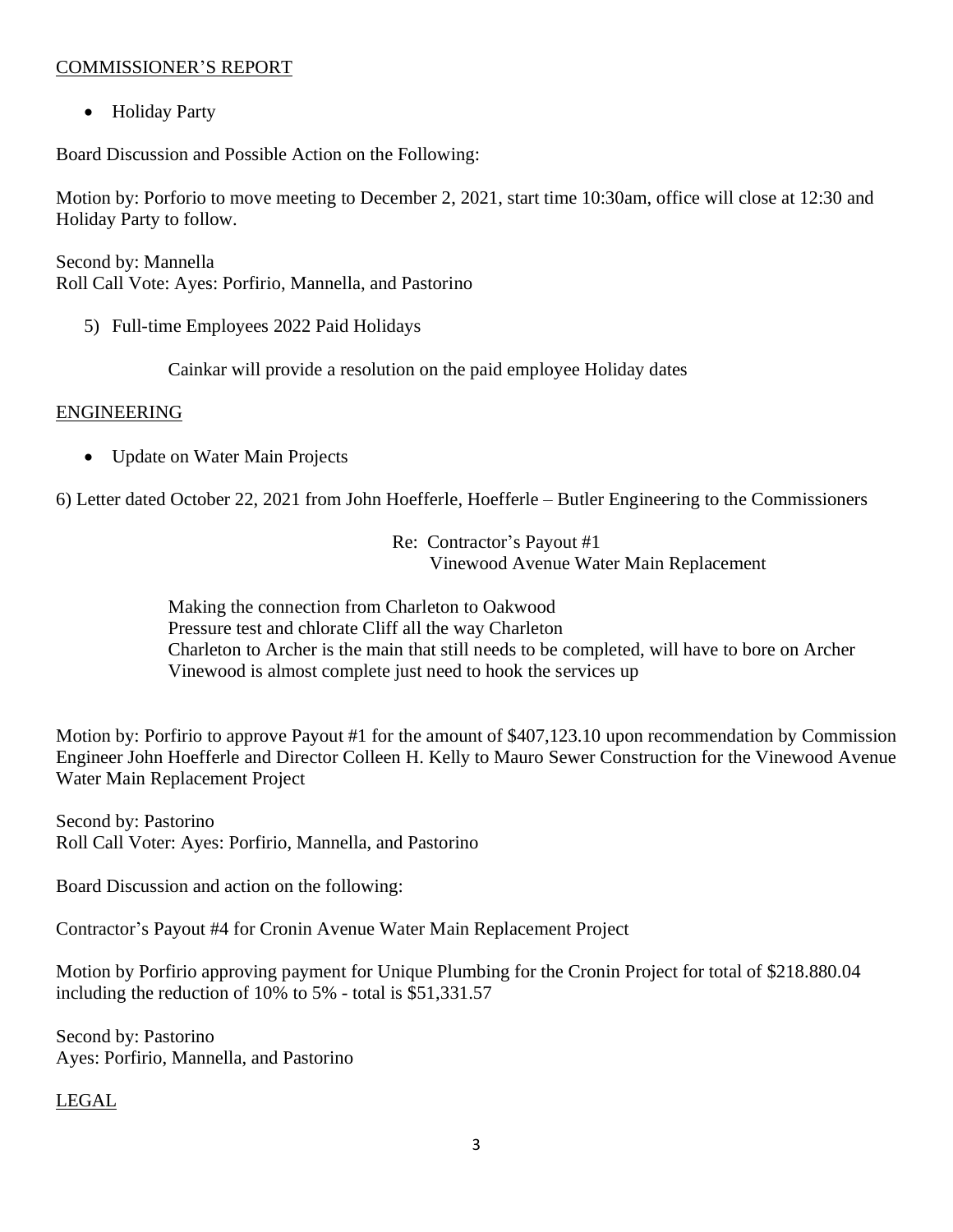• Update on ProChamps

7) E-mail dated October 15, 2021, from Attorney Michael Cainkar to the Board of Commissioners

Re: Notice of Appeal B & D Investment Group Cork Avenue

File: Customer Account

# EXECUTIVE DIRECTOR'S REPORT

- Meter Program Update Calumet City will be mailing out the letters, we have a shipping container that will house the old meters and we have the permit application that was approved by Bedford Park.
- Website Update being worked on. Had to rebuild the wesite
- Pumphouse Update Ordered a few parts, may not be as bad as we thought. In the process of getting information on rehabbing part of the electrical.
- 24" Water Main Repair on October 22, 2021 Shut down and pushed the flow behind the Greek Church. Old water mains are not use to the pressure of flow. Repair was made without incident.

8) E-mail dated October 19, 2021 from Mark Subacius from Onsolve to Director Colleen H. Kelly

Re: Names for Drawing

Joe Sobotka - Garden Lane in Justice Roxanne Brookens - Archer Avenue in Willow Springs, IL

File: Onsolve and Customer Accounts

Board Discussion and Possible Action on the Following:

9) Proposal from Illinois Counties Risk Management Trust (ICRMT) to the Commission

Re: Quote for Policy Year December 01. 2021 – December 01, 2022 \$42,781.00

Motion by: Mannella to accept the quote from ICRMT for Policy year December 01. 2021 – December 01, 2022 for the amount of \$42,781.00

Second by: Pastorino Roll Call Vote: Ayes: Porfirio, Mannella, and Pastorino

File: ICRMT

# CUSTOMER / COMMUNITY MATTERS

10) Letter dated October 5, 2021 from David Dineff to the Commission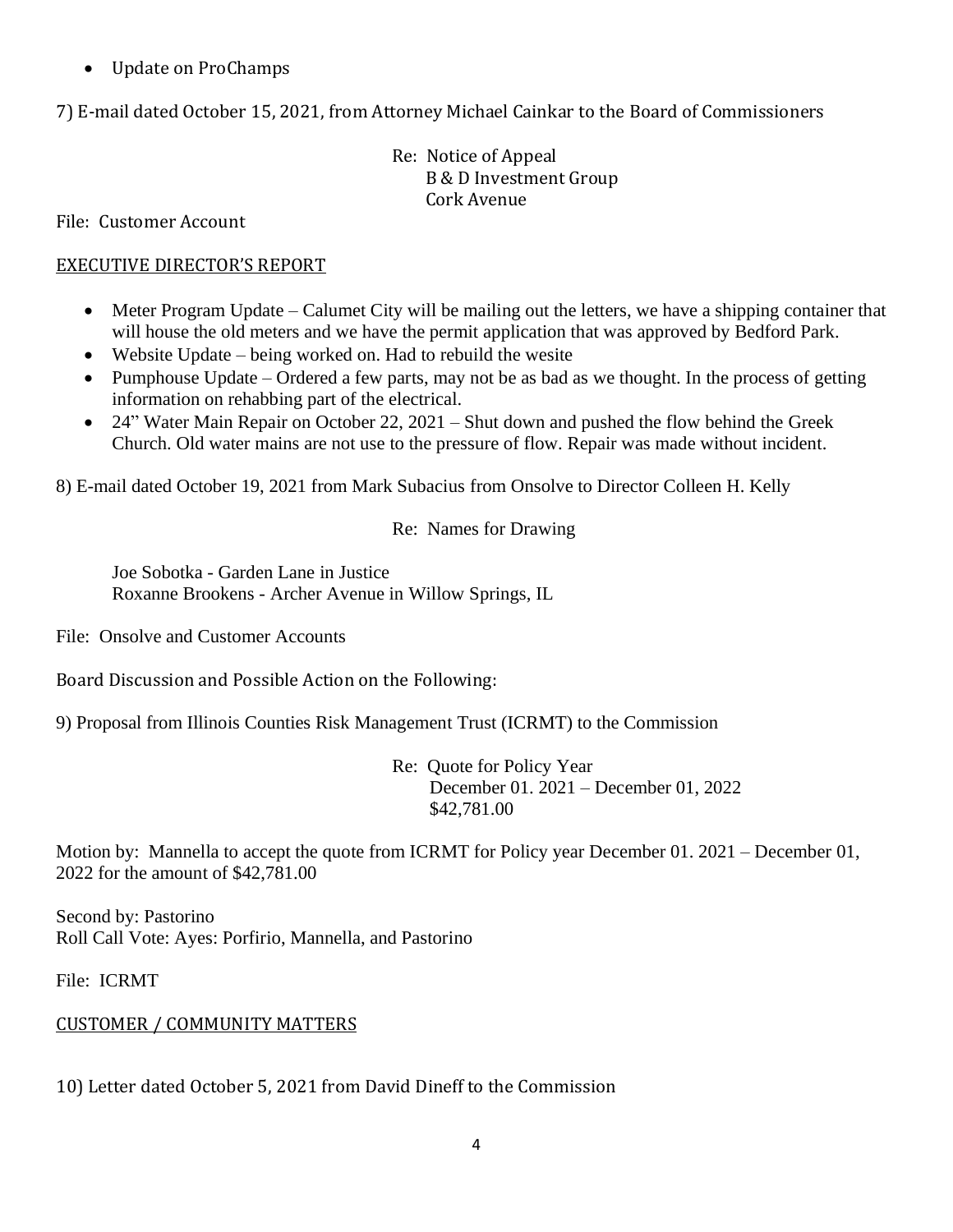Re: Account 0606940370-00

## Thank you

File: Customer Account

Board Discussion and Possible Action on the Following:

11) Letter dated September 17,2021 from Barbara Mitchell to the Commission

Re: 8600 Wolf Road 1919710594-00 Refund Request \$169.50

Director Kelly reported the customer had a leaking hot water tank which has since been fixed

Motion by: Mannella to approve the credit in the amount of \$130.71

Second by: Pastorino Roll Call Vote: Ayes: Porfirio, Mannella, and Pastorino

File: Customer Account

12) Letter dated July 16, 2021 from Claudia Toussas to the Commission

# Re: 614 S. Oakwood 1616760605-00 Water Bill Adjustment Request

Director Kelly reported that the meter test came back fine, whatever issue was there the reads are now back to normal.

Motion by: Mannella to approve the credit in the amount of \$216.53

Second by: Pastorino Roll Call Vote: Ayes: Porfirio, Mannella, and Pastorino

File: Customer Account

# PERSONNEL MATTERS

#### OLD BUSINESS

• Present any Old Business – Go back and review what we did for the holiday bonuses and get to the attorney to review

#### NEW BUSINESS

• Present / Consider any New Business –